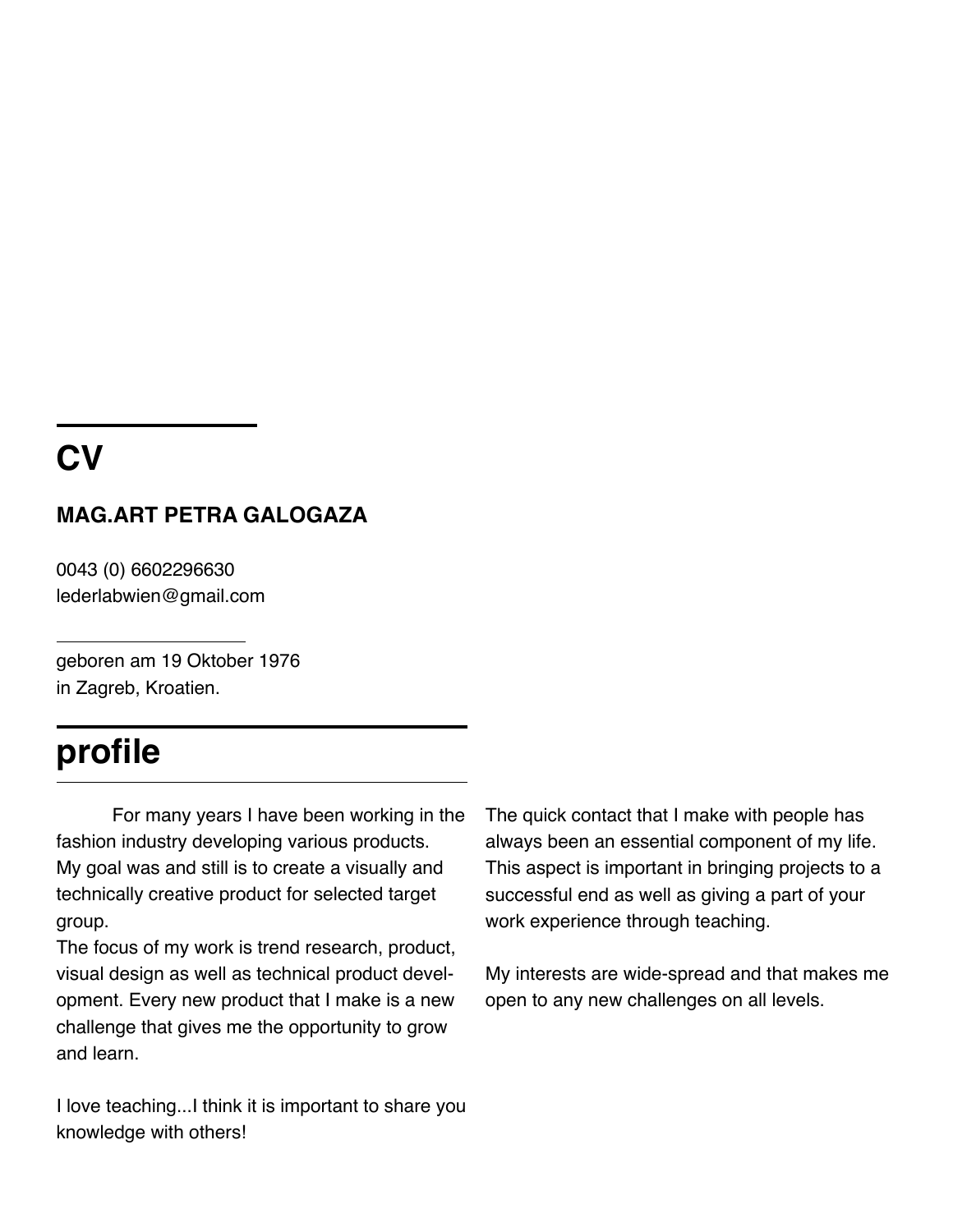# **work experiance**

## **clients**

#### **09/ 2015 "GÖTTIN DES GLÜCKS"**

**Position**: Creative direction of commercial Jersey collection for the European market **Duties and responsibilities:** creating a design concept, collection presentation (product range management), trend presentation (buyers), print development. Development of first samples (pattern) and final collection presentation to international sales teams.

#### **06/2013 TRIUMPH INTERNATIONAL**

**Head of Swimwear (Men), W.Neustadt, Austria. Position:** Creative direction of commercial swimwear collection for the European market Duties and responsibilities: Same as below.

#### **07/2011-06/2013 TRIUMPH INTERNATIONAL**

**Position**: Creative direction of commercial women swimwear collection for the European market. **Duties and responsibilities:**

**C**reating a design concept, collection presentation (product range management), trend presentation (buyers), print development (collaboration with Italian print design studios), leading a team of designers. Trips to Asia, store check trips, development of first swimwear samples (pattern and fit team) and final collection presentation to international sales teams.

#### **12/2009 - 03/2011 NORWIN Handels GmbH", Austria**

**Position**:Creative direction of commercial swimwear collection for the European market.

**Duties and responsibilities:** creating a design concept for a collection, presentation of ideas to product range management.

Briefing and advising manufacturers and presentation of collection to international sales teams.

#### **03/2007 - 10/2008 LOMOGRAPHY Vienna, Austria**

**Position**: Creative direction and product development of bag and camera accessory line.

**Duties and responsibilities:** Creating a design concept for a collection, trend forecasting, presentation of ideas to product range management, trend presentation to the buyers, managing production in Egypt and Serbia. Selection of different leather qualities. Presentation of collection to international sales teams.

#### **09/2006 – 09/07 MAX MARA**

**Regio Emilia, Italy**

**Position:** Junior designer

**Duties and responsibilities:** bag, shoe & soft leather good collection design.

## **freelance**

### **05/2011-06/2013 CAMPER**

**Inca, Majorca. Position:** Creative direction of men's and women's shoe collection.

**Duties and responsibilities:** Creating a design concept for a collection including new creative as well as product design ideas (sketching, sample making). Production of technical drawings and specifications.

## **01/2014 HÖGL**

#### **Duties and responsibilities:**

Concept development for Högl Collections.

#### **08/2007 - 02/2009 FREY WILLE Vienna, Austria**

Creative and technical direction of bag and small leather good collection.

**Duties and responsibilities:** Selection and controlling of material quality. Briefing manufacturers. Controlling of finished leather goods.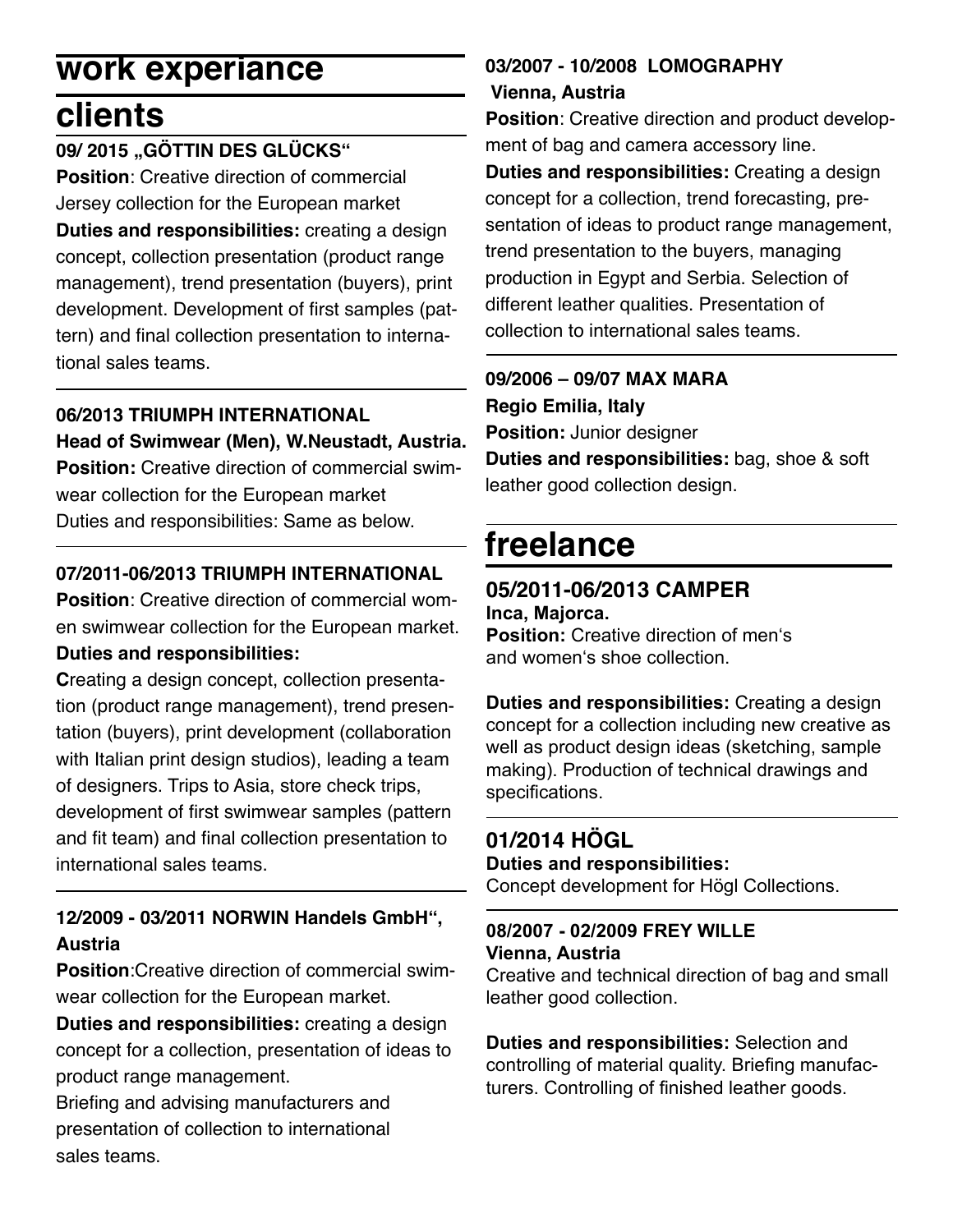#### **08/2008 - 02/2009 MERKUR B.Palanka, Serbia / Moscow, Russia**

**Position:** Creative direction of commercial men's and women's bag and small leather good collection for the Russian market.

**Duties and responsibilities:** creating a design concept for a collection including new creative as well as product design ideas (sketching, sample making). Trend presentation to the buyers, managing a team of designers and patternmakers, presentation of collection to international sales teams.

## **teaching / lederlab**

#### What do we do?

Austria offers colleges and universities with plenty of training courses in fashion, textiles or the arts, but there are no courses in the field of leatherworking and leather design. In order to change that, we offer leather workshops!

**LEATHER LAB** workshops provide you with necessary know-how and show you how to implement you creative ideas.

#### Who are we?

We are Petra Galogaza and Claudia Guzy, two leather designers, who are passionate about the old craft!

#### **Since 06/2018**

we have been organizing different workshops for leather design under the motto: **"Think creative!"**

We are teaching in St.Pölten / New Design University, SPENGERGASSE, Spengergasse and Herbststrasse Collage.

**Since 09/2014 Department Leather Design, Ungargasse, Vienna, Austria** Position: Professor Subject: Arts, Culture & Design

## **independent work**

In parallel to salaried positions that I had, I was working on my own designs for "GALOGAZA" brand that I founded in 2005. First Shoe Collection I produced in 2004.

I started with shoes and after a while I broadened up the scope of products by including handbags, gloves and small leather goods. My designs are playful, designed for women that are not afraid to be noticed. My idea is to develop two parallel dynamics in one product: leather and form, through creating a sculpture within an object (pair of shoes or bag). I have been presented at Valery Demure, Hortensia Showroom, Premiere Classe, Paris and W-Showroom, Milano. In the period from 2005 to 2010, shoe and bag collections were mainly distributed on Japanese market.

In 2011 I got an offer to work as Head of Swimwear designer for Triumph, so I decided to accept the new challenge.

## **press**

JAPAN: Harper´s Bazaar, Marie Claire, Reina, Bala, Spurlux UK: Elle, In Stile ITALY: Moda Pelle DACH: Neon, Indie